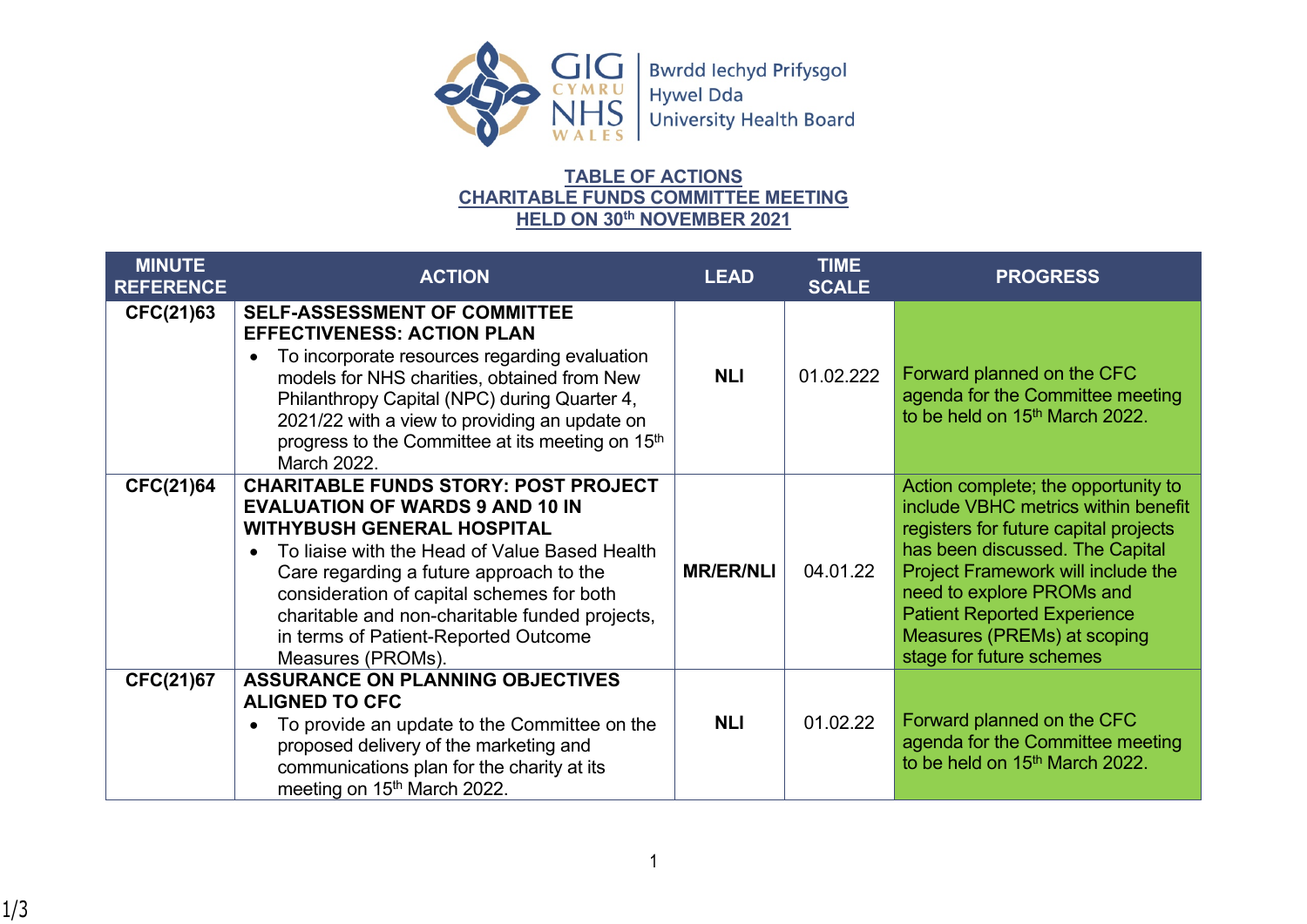| <b>MINUTE</b><br><b>REFERENCE</b> | <b>ACTION</b>                                                                                                                                                                                                                                                                                                                                                                                                                  | <b>LEAD</b> | <b>TIME</b><br><b>SCALE</b> | <b>PROGRESS</b>                                                                                                  |
|-----------------------------------|--------------------------------------------------------------------------------------------------------------------------------------------------------------------------------------------------------------------------------------------------------------------------------------------------------------------------------------------------------------------------------------------------------------------------------|-------------|-----------------------------|------------------------------------------------------------------------------------------------------------------|
| <b>CFC(21)69</b>                  | <b>FUNDING APPLICATION FOR HAEMODYNAMIC</b><br><b>MONITORING EQUIPMENT (GGH) TO IMPROVE</b><br><b>ACCESS TO DIAGNOSTIC CORONARY</b><br>ANGIOGRAPHY HEALTH BOARD-WIDE<br>To provide an update to the Committee<br>$\bullet$<br>regarding patient experience feedback in<br>relation to the impact of the haemodynamic<br>monitoring equipment upon the population and<br>how it will reduce the transport issues<br>identified. | <b>EE</b>   | 23.05.22                    | Forward planned on the CFC<br>agenda for the Committee meeting<br>to be held on 6th June 2022.                   |
| CFC(21)73                         | <b>STAFF WELFARE AND WELLBEING:</b><br><b>CREATING REST AREAS FOR OUR STAFF</b><br>To liaise with Ms Elin Brock to identify<br>$\bullet$<br>community colleagues to participate in the<br>consultation process to ensure an equitable<br>approach to wellbeing requests.                                                                                                                                                       | <b>YT</b>   | 21.12.21                    | <b>Action complete</b>                                                                                           |
|                                   | To provide a further update to the Committee<br>$\bullet$<br>regarding charitable funds expenditure for<br>creating rest areas for staff across the Health<br>Board at its meeting on 15 <sup>th</sup> March 2022.                                                                                                                                                                                                             | <b>EB</b>   | 01.02.22                    | Verbal update to be provided at the<br>Committee meeting to be held on<br>15th March 2022.                       |
| <b>CFC(21)74</b>                  | TRAINEE HAEMATOLOGY CLINICAL NURSE<br><b>SPECIALIST PROPOSAL FOR CEREDIGION</b><br>AND PEMBROKESHIRE UPDATE REPORT<br>To provide a further update to the Committee<br>$\bullet$<br>at its meeting in September 2022 to present<br>feedback once the posts are fully operational.                                                                                                                                               | <b>GB</b>   | September<br>2022           | Forward planned on the CFC<br>agenda for the Committee meeting<br>to be held on 26 <sup>th</sup> September 2022. |
| CFC(21)76                         | <b>HYWEL DDA HEALTH CHARITIES ACTIVITIES</b><br><b>UPDATE</b><br>• To provide an update to the Committee on<br>progress of the capital fundraising appeal for<br>the Bronglais Chemotherapy Day Unit at its<br>meeting on 15 <sup>th</sup> March 2022.                                                                                                                                                                         | <b>NLI</b>  | 01.02.22                    | Forward planned on the CFC<br>agenda for the Committee meeting<br>to be held on 15 <sup>th</sup> March 2022.     |